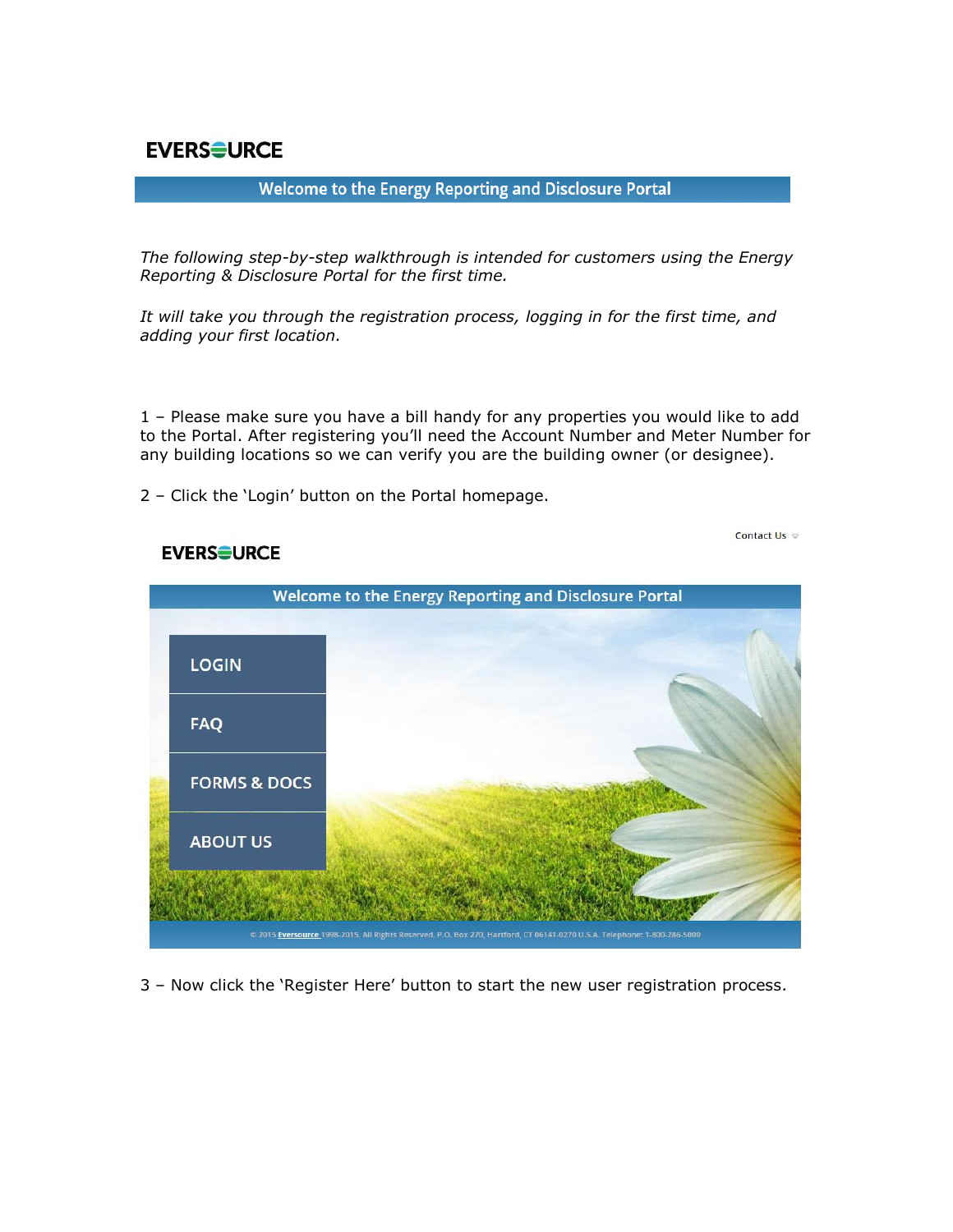## **EVERSOURCE**

| <b>Welcome to the Energy Reporting and Disclosure Portal</b> |                         |                                                                                                                          |  |  |  |  |  |  |  |
|--------------------------------------------------------------|-------------------------|--------------------------------------------------------------------------------------------------------------------------|--|--|--|--|--|--|--|
|                                                              |                         |                                                                                                                          |  |  |  |  |  |  |  |
|                                                              | <b>LOGIN</b>            | Please login to use our secure,<br>interactive services.                                                                 |  |  |  |  |  |  |  |
|                                                              | <b>FAQ</b>              | <b>UserId</b><br>Password                                                                                                |  |  |  |  |  |  |  |
|                                                              | <b>FORMS &amp; DOCS</b> | Forgot your UserId?<br><b>Forgot your Password?</b><br>Log In                                                            |  |  |  |  |  |  |  |
|                                                              | <b>ABOUT US</b>         | New User? Login and Registration Help<br>To create new User ID and<br><b>Register Here</b><br>Password, please register. |  |  |  |  |  |  |  |
|                                                              |                         | @ 2015 Eversource 1998-2015. All Rights Reserved. P.O. Box 270, Hartford, CT 06141-0270 U.S.A. Telephone: 1-800-286-5000 |  |  |  |  |  |  |  |

4) The next screen contains your standard registration form information, including name, email, the user ID you'd like to use to access the site in the future, your password, answer to a security question and an acceptance of the site's Terms & Conditions.

5) After your account is setup, go back to the Portal home, type in your user ID and password before clicking 'Log In'.

6) The first time logging into the Portal, the list of locations will be blank. So click 'Search For New Locations' at the bottom.

7) Start by entering the zip code of the service address for the building you would like to add. Then hit 'Search Location.' Next you'll add the Street Number and hit 'Search Location,' then the Street Name and hit 'Search Location.' Finally hit "Get Apt/Suite Location."

8) At this point, please double check the address you selected is correct.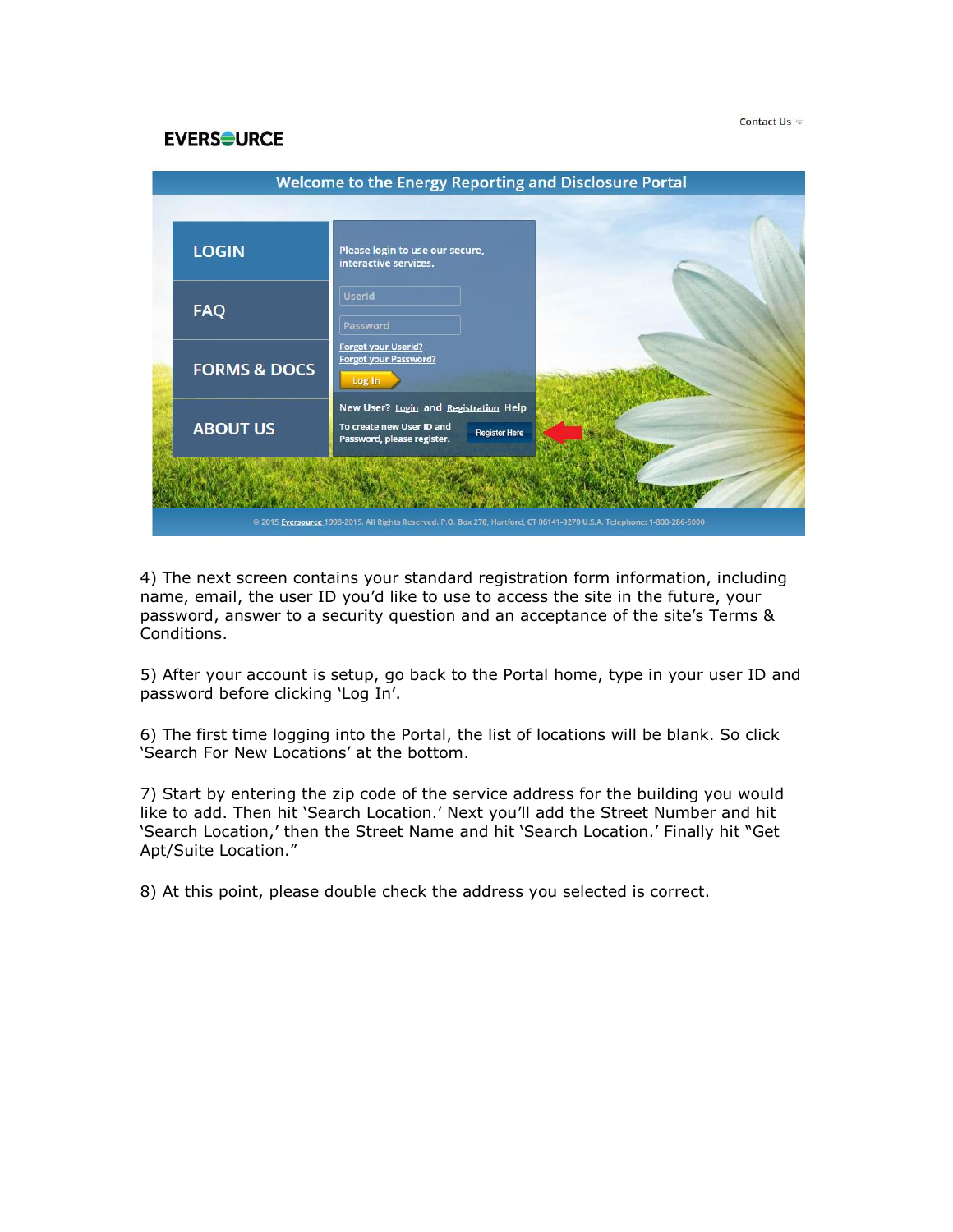9) A list of the units in the building will now appear. Click 'continue' if everything looks OK. If there are errors or the information is incomplete, you can delete or add units. Please note, if the building is a large number of units, the results might be displayed on more than one page.

| <b>EVERSOURCE</b>                                                  | Contact Us =                                                                                                                                      |  |  |  |  |  |  |  |  |  |
|--------------------------------------------------------------------|---------------------------------------------------------------------------------------------------------------------------------------------------|--|--|--|--|--|--|--|--|--|
| <b>Energy Reporting and Disclosure Portal</b>                      | Forms & Docs About Us Logout<br><b>FAQ</b>                                                                                                        |  |  |  |  |  |  |  |  |  |
| <b>Search Building Location Data</b><br>$1)$ SEARCH<br>2 VERIFY    | Welcome, Dave<br>3 APPROVAL<br>4 CONFIRM                                                                                                          |  |  |  |  |  |  |  |  |  |
| <b>Current Building Location</b>                                   |                                                                                                                                                   |  |  |  |  |  |  |  |  |  |
| Building Street Address: 101 MAIN STREET BOSTON MA 02215           | <b>Frequently Asked Questions</b>                                                                                                                 |  |  |  |  |  |  |  |  |  |
| Total Number of Units Returned: 64                                 |                                                                                                                                                   |  |  |  |  |  |  |  |  |  |
| <b>Apt/Suite No.</b><br><b>Address</b>                             |                                                                                                                                                   |  |  |  |  |  |  |  |  |  |
| 101<br>101 MAIN STREET BOSTON MA 02215                             | <b>Delete Location</b>                                                                                                                            |  |  |  |  |  |  |  |  |  |
| 102<br>101 MAIN STREET BOSTON MA 02215                             | <b>Delete Location</b>                                                                                                                            |  |  |  |  |  |  |  |  |  |
| 101 MAIN STREET BOSTON MA 02215<br>103                             | <b>Delete Location</b>                                                                                                                            |  |  |  |  |  |  |  |  |  |
| 104<br>101 MAIN STREET BOSTON MA 02215                             | <b>Delete Location</b>                                                                                                                            |  |  |  |  |  |  |  |  |  |
| 105<br>101 MAIN STREET BOSTON MA 02215                             | <b>Delete Location</b>                                                                                                                            |  |  |  |  |  |  |  |  |  |
| 106<br>101 MAIN STREET BOSTON MA 02215                             | <b>Delete Location</b>                                                                                                                            |  |  |  |  |  |  |  |  |  |
| 107<br>101 MAIN STREET BOSTON MA 02215                             | <b>Delete Location</b>                                                                                                                            |  |  |  |  |  |  |  |  |  |
| 108<br>101 MAIN STREET BOSTON MA 02215                             | <b>Delete Location</b>                                                                                                                            |  |  |  |  |  |  |  |  |  |
| 109<br>101 MAIN STREET BOSTON MA 02215                             | <b>Delete Location</b>                                                                                                                            |  |  |  |  |  |  |  |  |  |
| 110<br>101 MAIN STREET BOSTON MA 02215                             | <b>Delete Location</b>                                                                                                                            |  |  |  |  |  |  |  |  |  |
|                                                                    | 12345674                                                                                                                                          |  |  |  |  |  |  |  |  |  |
| Is this a complete list of all Apartments/Suites in your building? |                                                                                                                                                   |  |  |  |  |  |  |  |  |  |
| Click Add Units to add more units for the current location.        | <b>Add Units</b><br>Continue                                                                                                                      |  |  |  |  |  |  |  |  |  |
|                                                                    | 0 2014 Northeast Utilities Service Company 1998-2014. All Rights Reserved. P.O. Box 270, Hartford, CT 06141-0270 U.S.A. Telephone: 1-800-286-5000 |  |  |  |  |  |  |  |  |  |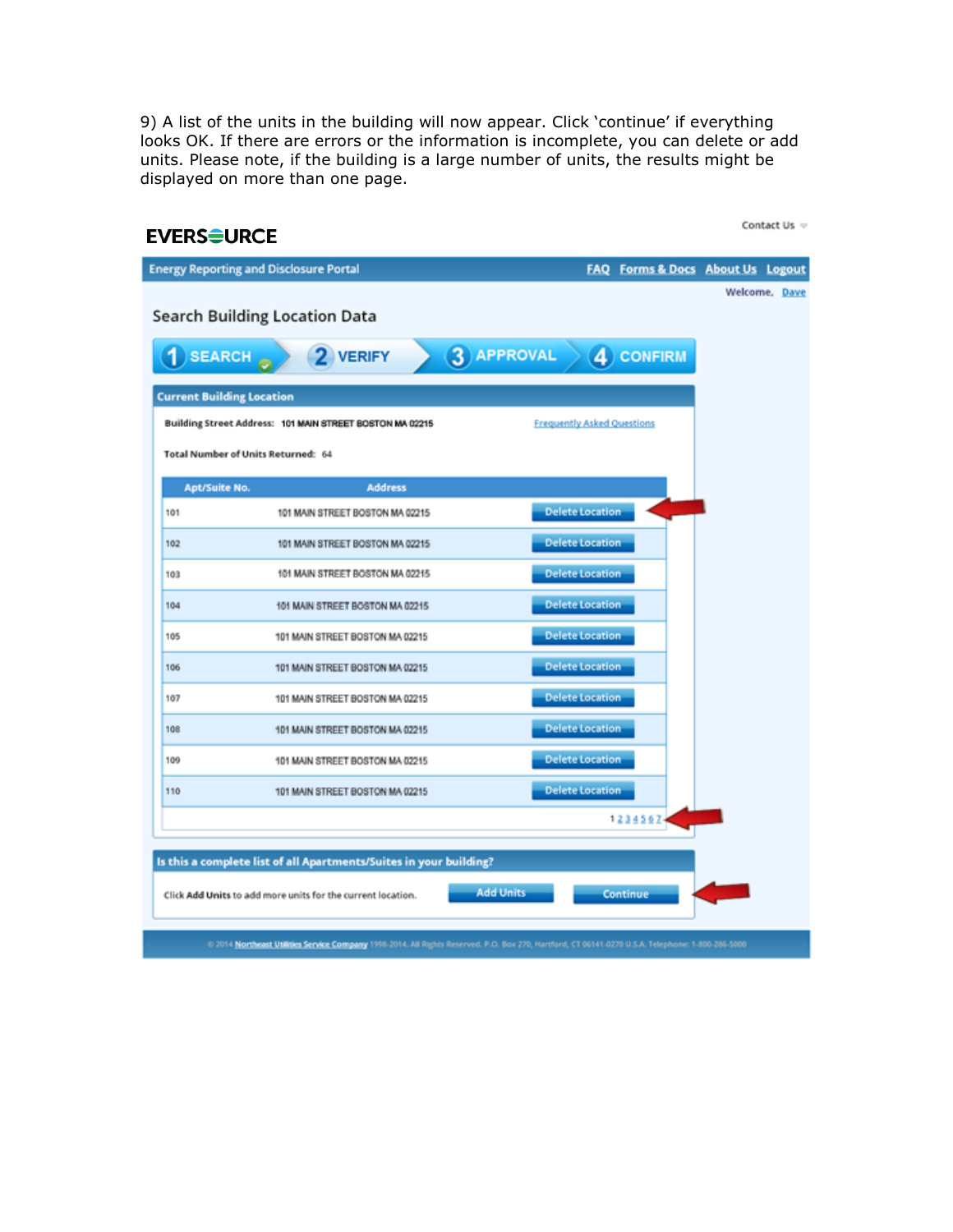10) After hitting 'Continue', you'll be asked if you have an Account Number and Meter Number for the building. You can find this information on your latest Eversource bill. If you are an E-Bill customer, you can also log into E-Bill and view a PDF of a past bill.

If you do not have an Eversource bill or meter numbers available, you'll be asked to download, fill out and print a "Property Owner Verification Form." This form can also be found under "Forms & Docs" both on the Portal homepage and in the top bar menu.

If you do have an Account and Meter Number, hit "Yes," enter the two numbers and "Validate."



11) After successfully entering an Account and Meter Number, Eversource will confirm and potentially approve the information you entered.

Next you'll receive an email from Eversource containing both an approval, and a summary of your building's energy usage, or a request for further validation.

At this point you can "Search for New Location" and repeat this process with another property, or "View Existing Locations" to bring up a list of all the properties you have requested information for so far.